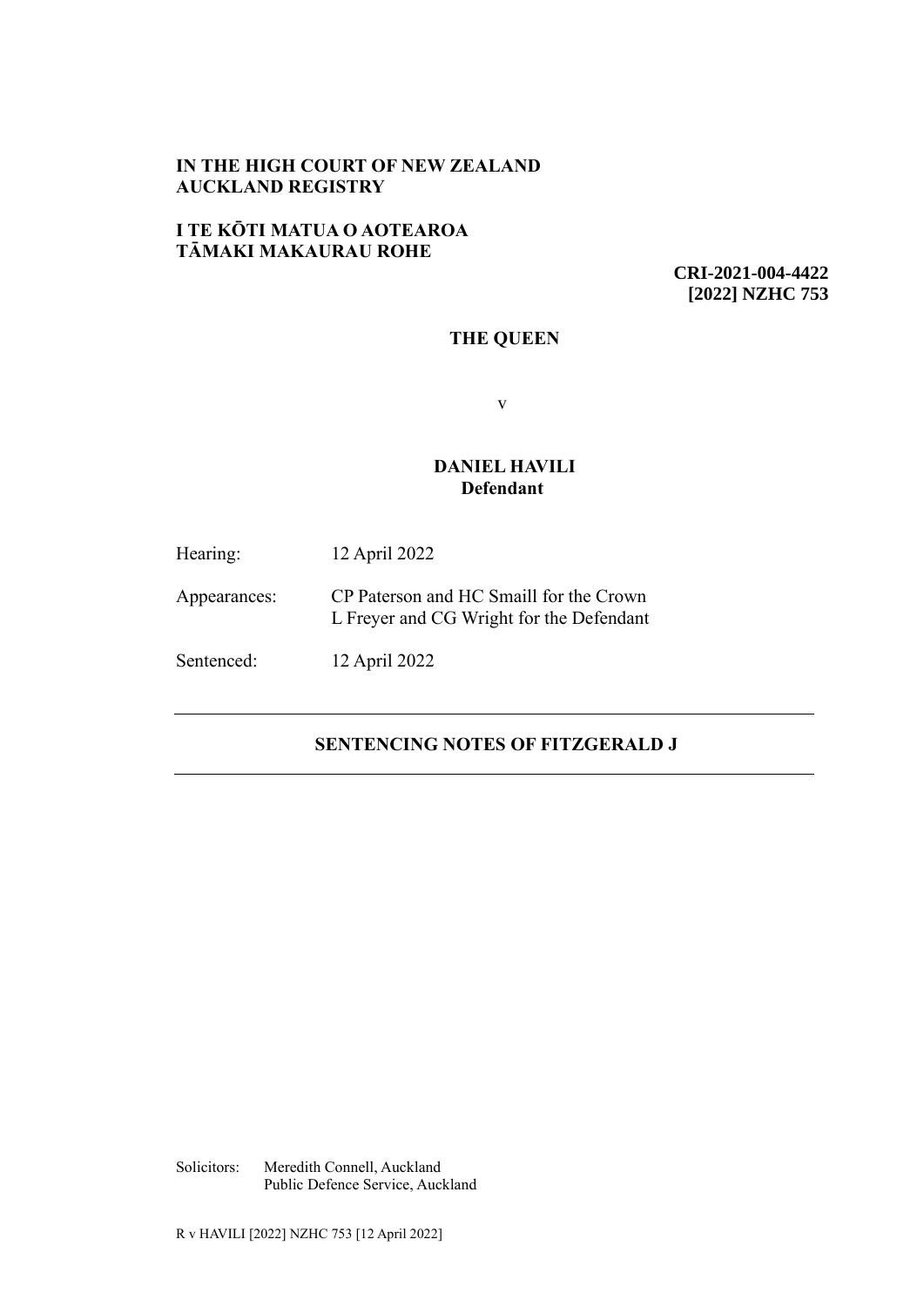### **Introduction**

[1] Mr Havili, you appear for sentencing today for your role in the assault of two men, Ika (James) Vake and his brother Liufau Vake in May last year. To avoid confusion, I will refer to James and Liufau this morning by their first names, and I certainly mean no disrespect in doing so. Tragically, Liufau died as a result of the injuries he sustained. Mr Havili, you are therefore to be sentenced today having pleaded guilty to one charge of manslaughter<sup>1</sup> and one representative charge of assault with intent to injure.<sup>2</sup>

[2] Before I go any further, I would like to acknowledge James, Liufau's wife and daughter, and the broader Vake family. In an instant nearly a year ago, your lives were changed forever and you lost a husband, father, son and brother. I have read the victim impact statements that have been provided to me, and listened to that read here in Court this morning. I know that the sentence I impose today will not in any way compensate you for your loss. Indeed, nothing I say or do this morning can do that. But I hope that today's sentencing brings you a step closer to closure, at least in terms of the court process, and I extend the Court's deepest sympathy to you.

[3] I would also like to acknowledge your family, Mr Havili, especially your wife. You too are a husband, father, son and brother.

#### **Facts**

[4] I will begin by summarising the facts of your offending which are set out in a summary of facts which is agreed by both you and the Crown. As part of that summary of facts, I have been provided with CCTV footage which captures the events as they occurred. I have watched that footage closely, and many times now. The facts of your offending will be well known to you and the lawyers here in Court, but sentencing is a public process and it is important that the public is aware of what the Crown and you agree happened, and therefore the basis upon which I am sentencing you today. I am going to recount the circumstances of the offending in some detail, as the whole context of the fight is relevant to your sentencing.

<sup>&</sup>lt;sup>1</sup> Crimes Act 1961, ss  $160(2)(a)$ , 171 and 177. Maximum penalty life imprisonment.<br><sup>2</sup> Crimes Act 1961, s 192. Maximum penalty three years' imprisonment.

Crimes Act 1961, s 193. Maximum penalty three years' imprisonment.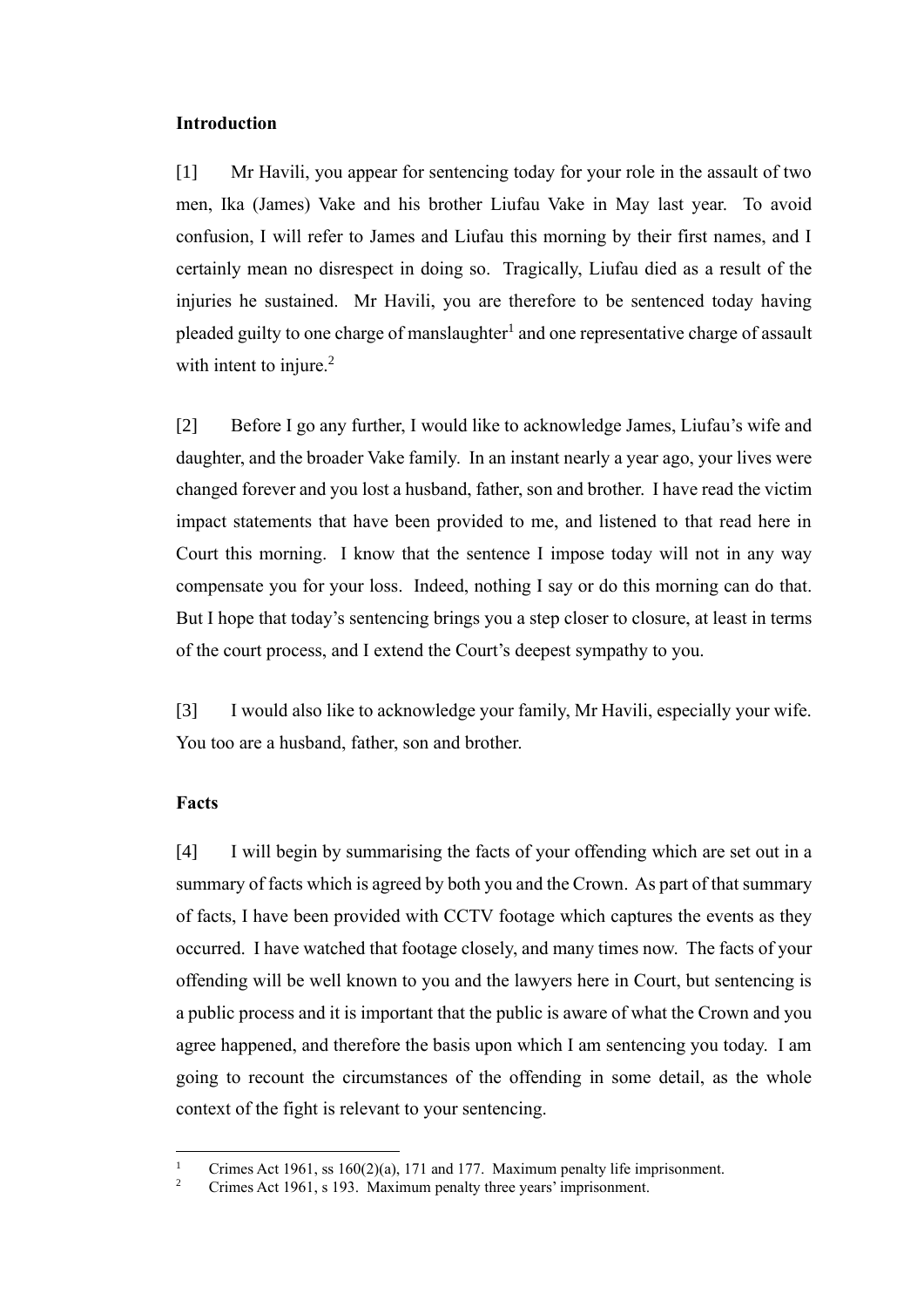[5] In the early hours of the morning of Sunday 16 May 2021, at around 2.50 am, you left a bar on Symonds Street in central Auckland, together with three associates, one being Mr Folau who has already been sentenced. Your group then encountered James and Liufau who were also on Symonds Street at the time. All of you had consumed alcohol earlier in the evening.

[6] At about 2.51 am, a fight started between James, Liufau and one member of your group. It is not clear from the agreed summary of facts or the CCTV footage how or why that fight started. The footage shows the three men almost tumbling into a heap onto the side of the road. You and the other three in your group were following a little behind and caught up to the melee.

[7] At this point, Mr Folau grabbed hold of James. You, Mr Havili, grabbed hold of Liufau and held him back from James and Mr Folau. You were by this time standing a little distance away from James and Mr Folau, just off the kerb of the road in between two parked cars. Another member of your group approached you, and you took steps to keep Liufau and that person separated, pushing your friend away. In the meantime, Mr Folau had chased after James, who ended up pressed against the alcove of a barber shop doorway. Mr Folau then punched James and was then pushed by another in your group, ending up falling inwards into the barber shop when the lock on the door broke. All of this time, you were still standing some distance away, holding Liufau, though neither of you were fighting or doing anything similar at that time.

[8] At this point, Mr Folau took off his shirt and ran towards where you were standing. As Mr Folau advanced, you turned to put yourself between Mr Folau and Liufau, and put your arm out briefly to hold Mr Folau away. However, Mr Folau moved around you and punched Liufau three times in the head, while you continued to hold him. Mr Folau then ran back to the footpath, and you were still holding Liufau back, but there was still no particular aggression between you and him at that time.

[9] At this point, one of your group approached James while he was still on the floor of the barber shop, and punched him again.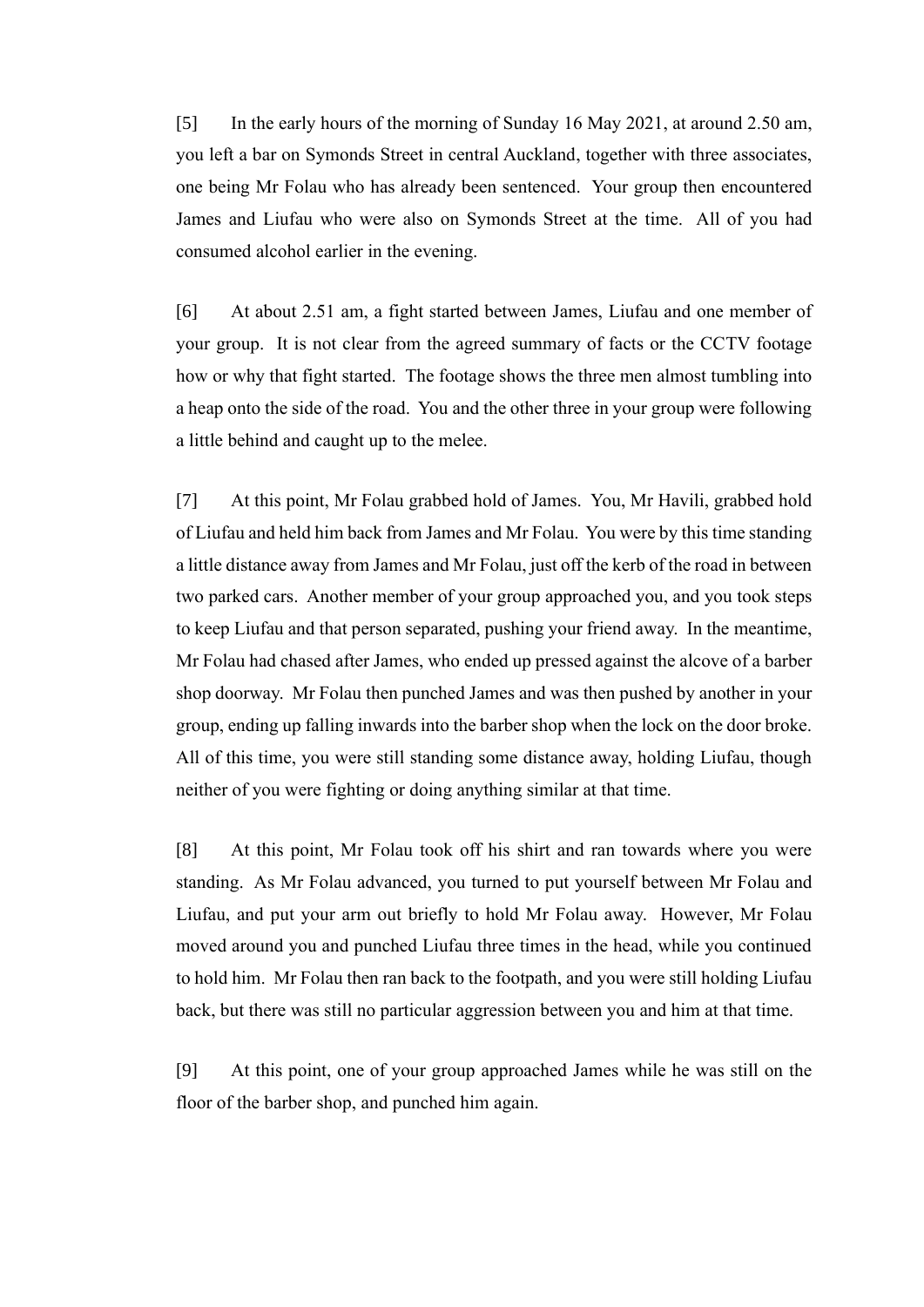[10] After this, James collected his scattered belongings and began heading south along Symonds Street. At this point, one of your group walked over to you and Liufau, and seeing him approaching, you pushed Liufau further out into the street, clearly trying to push him away from your associate who was trying to get to him. At one point, when both you and Liufau were in the middle of the road, you turned around and away from Liufau, and grabbed hold of your associate and pushed him away. At this point, Liufau started walking back towards the pavement and Mr Havili, you then put yourself between Liufau and another member of your group, briefly holding them apart as words appeared to be exchanged between them. Everything seemed to settle down at that point, and Liufau and your associate actually walked back to the footpath quite calmly together.

[11] In the meantime, however, one of your associates had followed James as he was walking further south down on Symonds Street and punched him again, and he ran out onto the road to get away. Liufau caught up with James on the road, and began pushing him north along Symonds Street to get him away from where you and your associates were standing.

[12] There things might have ended, but one of your group ran after the brothers and essentially "shepherded" them off the road to the side of a parked car. That member of your group and James then began talking, and Liufau put himself in between them to separate them. Your associate then walked away from the brothers, back towards you, and then for some reason, turned around and returned to the brothers, when words were again exchanged.

[13] You followed your associate at this time, but were standing a little bit to one side, clearly listening to what was being said. Your associate again turned to walk away, and at the same time James turned to walk in the opposite direction, and said something out loud as he did so. Almost immediately your associate turned back and walked towards James, Liufau again intervening between the two. You were standing about a metre away. Words were then exchanged between Liufau and your associate, and your associate then "cuffed" Liufau once across his face. Almost immediately, you stepped forward, and while Liufau was standing with his arms at his side, moving slightly backwards, you swung your left fist in a hook which connected squarely with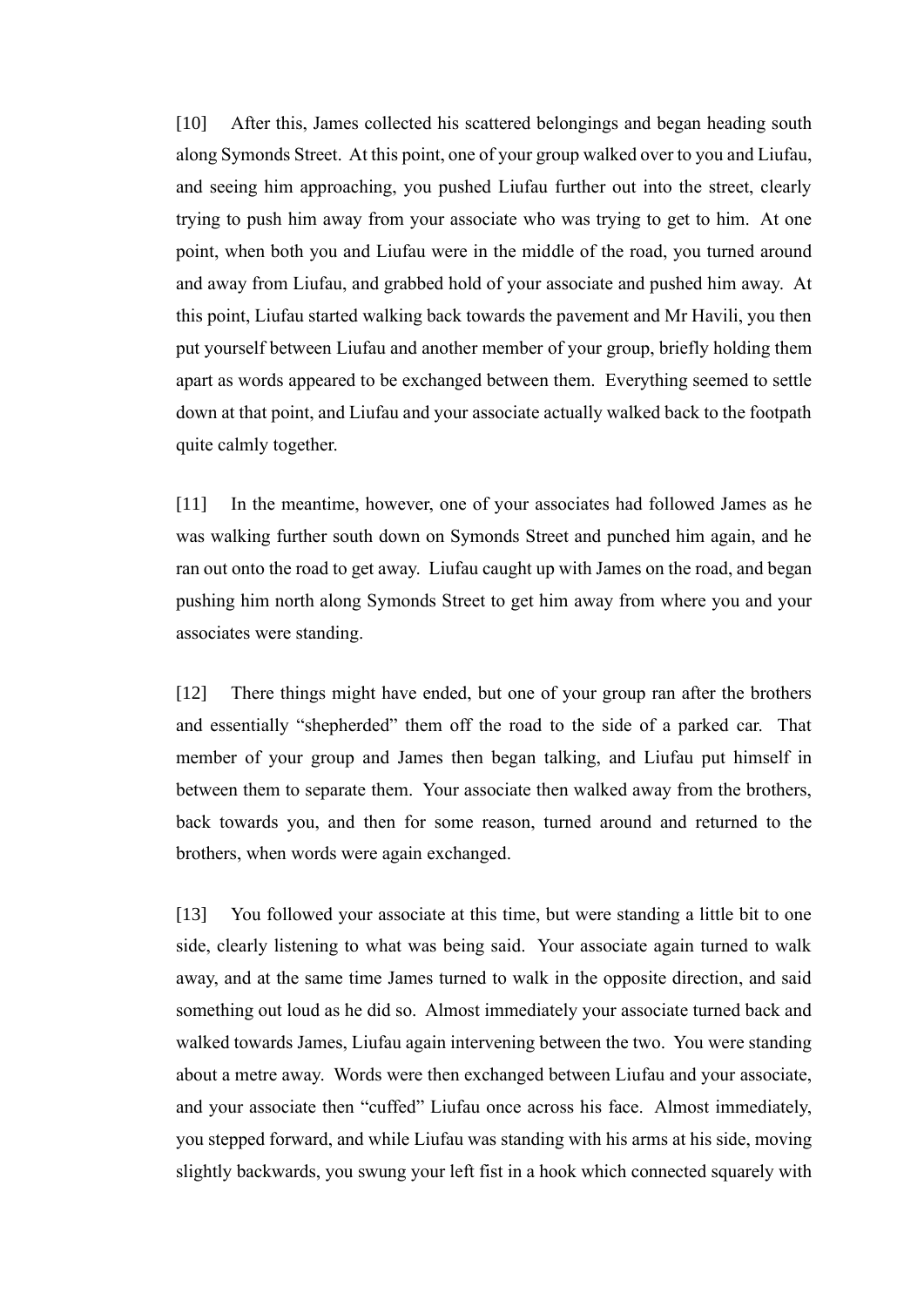the right side of Liufau's face. Despite him facing you, he had no opportunity to avoid the punch, which caused him to fall backwards into the road, with the back of his head heavily hitting the asphalt surface. It is these events which give rise to the manslaughter charge.

[14] James, who had been walking away, saw his brother lying on the road and took a few steps towards him, but you confronted him and punched him twice in the head, causing him to fall to the ground, onto his back with his feet in the air. You grabbed him by his feet and dragged him along the ground for a short distance. He got to his feet and grabbed you by your legs, and pushed you both into the side of a nearby car. While James was still hanging onto one of your legs, you punched him and kneed him in the head. These events give rise to the assault with intent to injure charge. You were then pushed away by one of your group and walked around Liufau, who was still lying on the road, and back south down Symonds Street. You did not stop to assist Liufau, but were aware that others were trying to assist him at that time.

[15] The medical evidence shows that the impact of Liufau's head hitting the road caused a fracture, amongst other injuries, to the back of his head. His brain began to bleed, resulting in unsurvivable brain damage. He remained on life support in hospital for nine days, but tragically, he passed away on 25 May 2021.

- [16] It is worth noting three points before going further:
	- (a) First, it is apparent from the summary and the CCTV footage that up until you punched Liufau and then assaulted James, you had perhaps been the least of your group to be involved in the fighting, and indeed had taken steps at various points to keep people apart.
	- (b) Second, while your punch of Liufau was obviously forceful enough to cause him to fall backwards onto the road, there is nothing in the summary of facts or the CCTV footage to suggest that your punch was *unusually* forceful, or that it itself caused any separate injuries to Liufau's face or head. I mention this now as it is relevant to the approach to be taken to sentencing, which I will discuss shortly.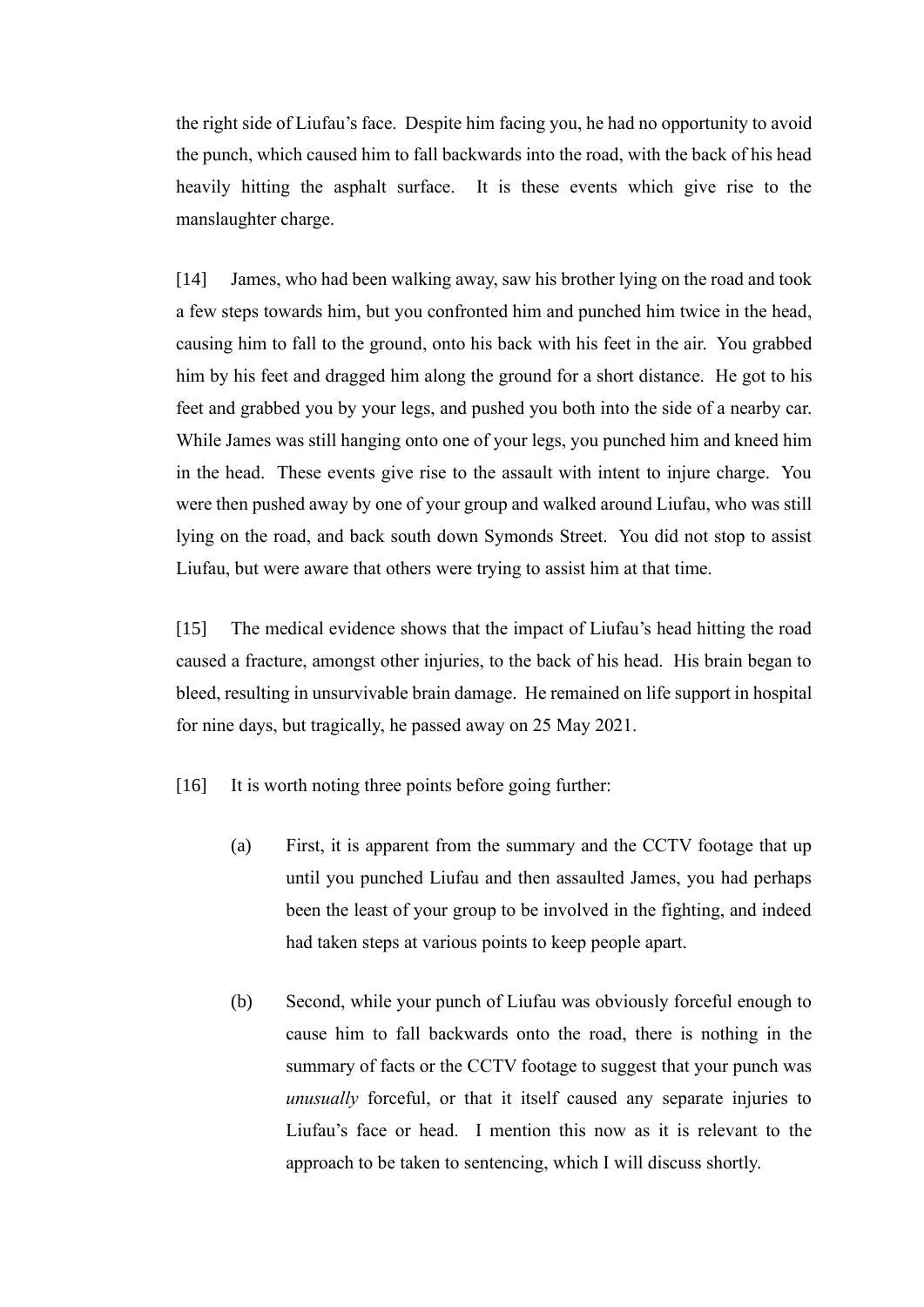(c) Third, there is no suggestion made on your behalf of any kind of provocation by Liufau which led to the punch. And nor could there be. While there were clearly words being had between Liufau and one of your associates, you were not advanced on at any time by Liufau, either at or around the time you punched him.

[17] Mr Havili, I will now briefly explain how I will determine your sentence today.

## **Legal context**

[18] Key purposes in sentencing for offending like yours are to hold you accountable for and to denounce your conduct, $3$  to deter you and others from such offending,<sup>4</sup> and to provide for the interests of the victims of your offending.<sup>5</sup> I must also take into account the gravity of your offending,<sup>6</sup> the desirability of consistency with co-offenders,<sup>7</sup> and I must impose the least restrictive outcome that is appropriate in the circumstances. 8

[19] In arriving at what I consider to be the appropriate sentence, I must first consider what the Crown and your lawyers refer to as the "starting point", or the number of years imprisonment that properly reflects the circumstances of your offending. I will then consider your personal circumstances, and whether that starting point should be adjusted upwards or downwards as a result. I will also take into account your guilty pleas at this point of my sentencing.

## **Sentence**

## *Starting point*

[20] Mr Havili, it goes without saying that your offending is serious, given the manslaughter charge. Your actions led to the death of another. But to be clear to others observing this sentencing, the charge of manslaughter, unlike a charge of murder,

<sup>&</sup>lt;sup>3</sup><br>Sentencing Act 2002, s 7(a) and (e).<br>Section 7(f)

 $\frac{4}{5}$  Section 7(f).

Section 7(c).

 $\frac{6}{7}$  Section 8(a).

 $\frac{7}{8}$  Section 8(e).

Section  $8(g)$ .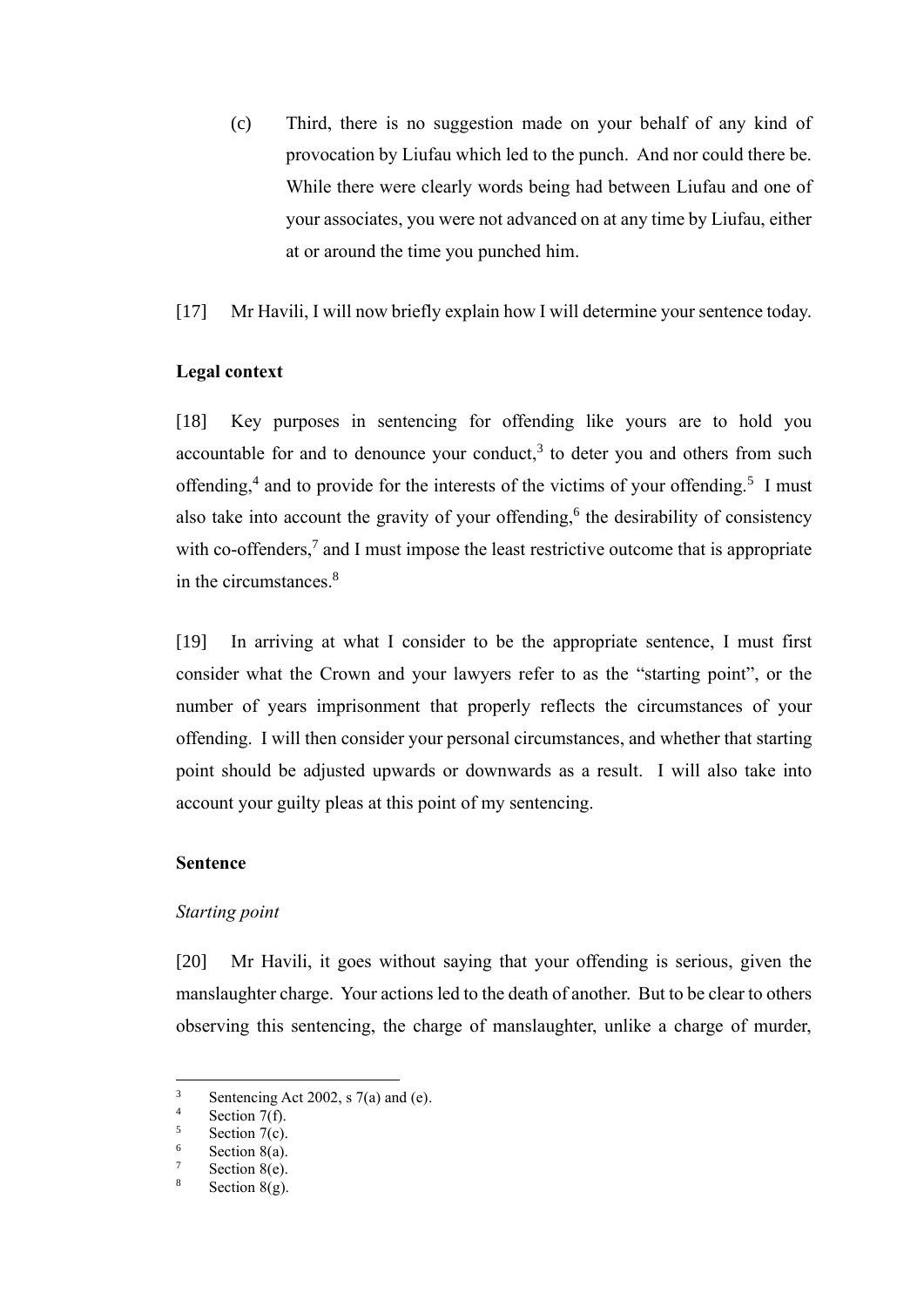reflects that the Crown accepts that there is no evidence to suggest you intended to cause Liufau's death.

[21] There is no guideline judgment for manslaughter sentences, because manslaughter covers a wide range of circumstances which have led to a person's death.<sup>9</sup> For this reason, sentencing for manslaughter is generally assessed by way of comparison with similar cases, or with reference to a guideline judgment of the Court of Appeal for sentencing serious violence offending, called *Taueki*.<sup>10</sup> In some cases, both approaches may be used in combination.<sup>11</sup> However, the *Taueki* guidelines will not always be relevant to manslaughter cases and should be applied cautiously.<sup>12</sup> They will be most relevant when the offending involves an offender actually intending to cause, and causing, "serious violence".<sup>13</sup>

[22] The lawyers have referred me to a number of cases which might generally be described as "one punch" manslaughter cases. Based on the cases the Crown has referred to, the Crown suggests a starting point of **four years' imprisonment**.<sup>14</sup> Your lawyers say that single punch manslaughter has generally attracted starting points of three to four years' imprisonment.<sup>15</sup> On this basis, they suggest a starting point of **three years and nine months' imprisonment**. As will be appreciated, there is not a lot of difference between the two suggested starting points, only three months.

[23] The appropriate starting point needs to reflect the aggravating and mitigating factors of your offending. In terms of aggravating factors, there are in my view four.<sup>16</sup> First, the extent of the violence. The Crown submits that there was a moderate degree of violence involved, and I accept that characterisation. It was also gratuitous, given

<sup>9</sup> *R v Edwards* [2005] 2 NZLR 709 (CA) at [14].

<sup>&</sup>lt;sup>10</sup> With an adjustment for the fact the offending has resulted in death. See *Everett v R* [2019] NZCA 68; *Ioata v R* [2013] NZCA 235 at [25] and [28]; and *R v Tai* [2010] NZCA 598 at [12].

<sup>11</sup> *Everett v R*, above n 10, at [27]; *Ioata v R*, above n 10, at [25] and [28]; and *R v Tai*, above n 10 at [12].

<sup>&</sup>lt;sup>12</sup> *Everett v R*, above n 10, at [26].

<sup>13</sup> *R v Tai*, above n 10, at [11], citing *R v Jamieson* [2009] NZCA 555 at [34]; and see *Turi v R* [2014] NZCA 254 at [17]–[18].

<sup>14</sup> *Blackler v R* [2019] NZCA 232; *R v Felise* [2019] NZHC 341; *Murray v R* [2013] NZCA 177; *Palmer v R* [2016] NZHC 1962; *R v Larson* [2020] NZHC 237; and *R v Tai*, above n 10.

<sup>15</sup> The Court of Appeal made this observation in *Murray v R*, above n 14, at [21]. Counsel for Mr Havili also refer to the following cases: *R v Nepia* [2019] NZHC 1932; *R v Kokiri* [2019] NZHC 501; *R v Unasa* [2020] NZHC 3139; and *Palmer v R*, above n 14.

<sup>16</sup> Sentencing Act, s 9.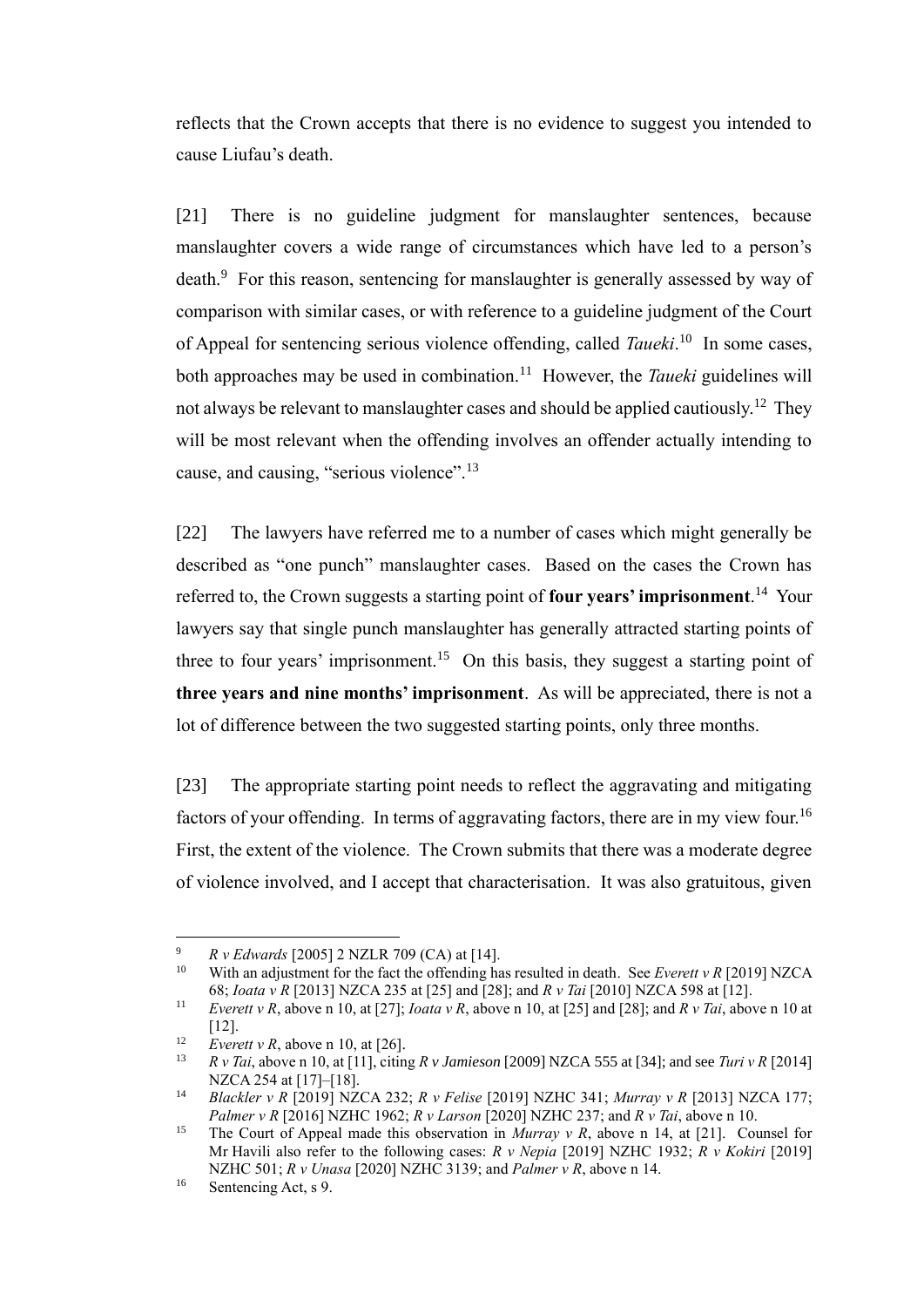you yourself were not threatened by Liufau. Second, the seriousness of the injury; Liufau suffered fatal head and brain injuries from the fall which resulted from your punch. Third, the offending involved an attack to the head. Fourth, you acted together with an associate in inflicting violence on Liufau, though I temper this somewhat by the broader context I have described earlier, namely that up until that point, you had taken a lesser role in the fighting, and had tried to stop it at times. I note that in some cases, failure to provide assistance to the victim has been treated as an aggravating factor; however, I do not do so here, because other people went to help Liufau and you were aware of this, and your assistance might well have aggravated the situation further had you tried to offer it.

[24] There are no mitigating features of your offending. Your lawyers rightly do not suggest there was any provocation. The fact that you were drunk is no excuse.<sup>17</sup> Sadly, most "one punch" manslaughter cases involve young men out late at night, drinking.

[25] Against this backdrop, I have read all the cases to which I have been referred, and a few others. I do not consider this is a case where I should sentence you by direct reference to the *Taueki* guidelines. While your punch was forceful enough to make Liufau fall backwards, as noted, I accept the Crown's categorisation of the violence involved as moderate. I do not consider it involved the *serious* degree of violence or force that typically warrants sentencing by reference to *Taueki*. That approach usually involves unusually forceful punches where serious violence was both intended and occurred.<sup>18</sup> Often the punch itself, rather than a resulting fall onto a hard surface, will have caused serious injuries, and possibly the fatal injuries. Or there may be other aggravating factors, like a series of punches to the head, or kicking to the head also. Applying the *Taueki* guidelines would result in a starting point that is considerably higher than even the Crown is suggesting. I will therefore assess the starting point for your offending predominantly by comparing the circumstances of your offending to other similar cases.

<sup>&</sup>lt;sup>17</sup> Sentencing Act, s 9(3).

<sup>18</sup> Such as in *R v Tai*, above n 10; *Murray v R*, above n 14; *Ioata v R*, above n 10; and *R v Felise*, above n 14*.*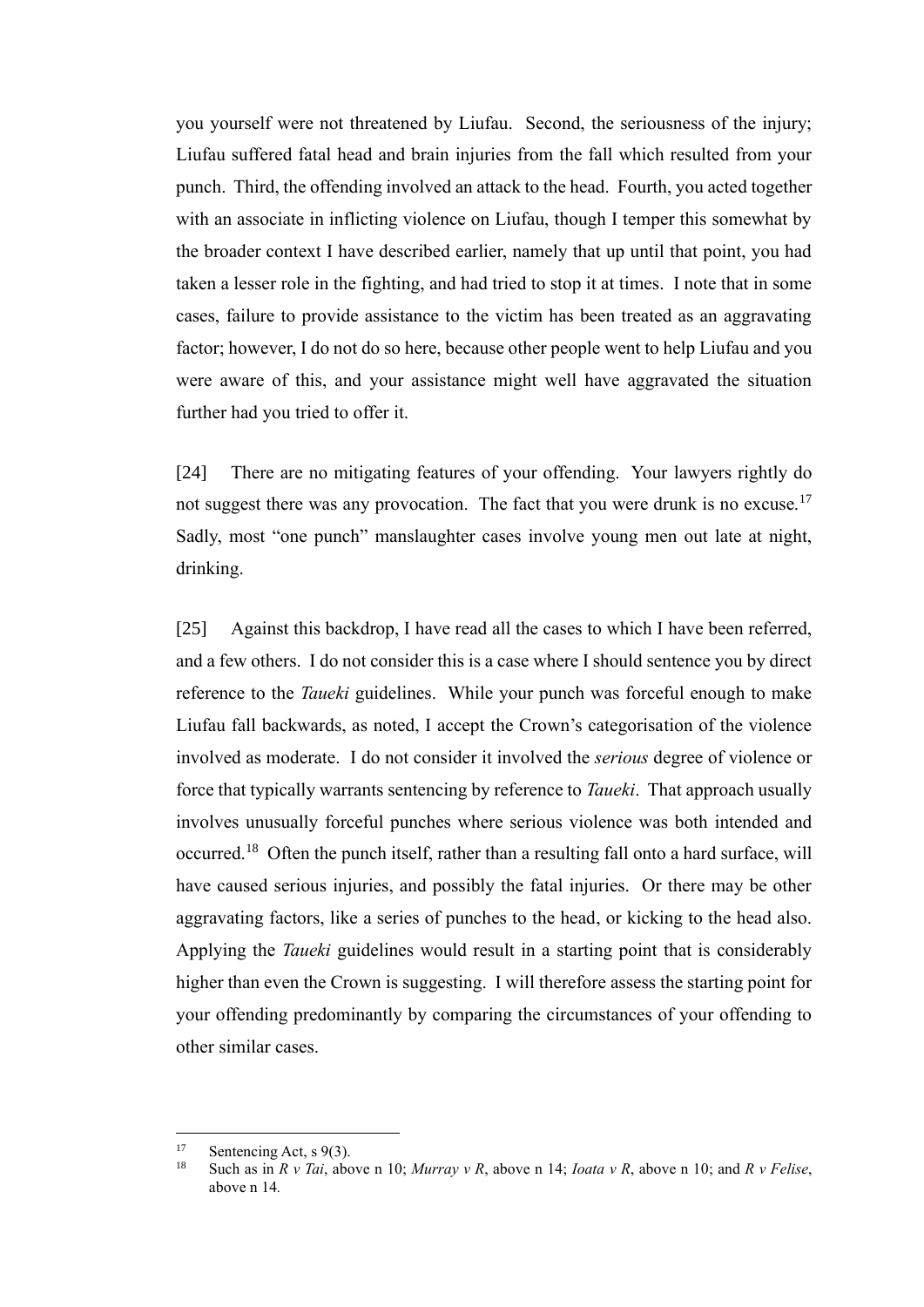[26] I consider your offending to be less serious than in the cases called *Tai, Ioata, Felise* and *Blackler*, in which starting points of five to seven years' imprisonment were adopted. Your lawyer has referred me to a case called *Kokiri*, in which a starting point of three years nine months was adopted, and in which there was provocation by the victim. I consider that case to be quite different though, as there was not a broader, ongoing fight like in this case, and the approach likely reflected the offender's young age (being only 17 years old). I also consider your offending to be a little more serious than in the case of *Nepia*, in which the Court adopted a starting point of three years, six months' imprisonment, which did not involve offending in conjunction with associates.

[27] I consider your offending to be most comparable to cases called *Murray* (in which a starting point of five years was adopted) and *Palmer* (in which a starting point of four years was adopted), which also involved a single punch to the head which caused the victim to fall backwards and strike their head on a hard surface. In *Murray*, the punch also occurred in the context of an altercation involving associates. However, I consider the offending in *Murray* to be more serious than this, as the punch was described as an "unusually forceful blow", and which itself caused very significant injuries to the victim's face. Taking into account all of the cases I have read, I agree with the Crown that a starting point of **four years' imprisonment** is appropriate.

## **Uplift for additional offending**

[28] The Crown says that an uplift of 16 to 18 months' imprisonment would be appropriate for the assault with intent to injure charge, relating to your assault on James. The Crown says that your culpability for your offending on James is similar to that of Mr Folau who has already been sentenced, the sentencing Judge adopting a starting point of 18 months. Your lawyer says that the uplift should be no more than six months, taking into account totality.

[29] I adopt the Crown's uplift of 16 months imprisonment for the assault on James. The assault is indeed similar to that by Mr Folau, and parity with co-offenders is important.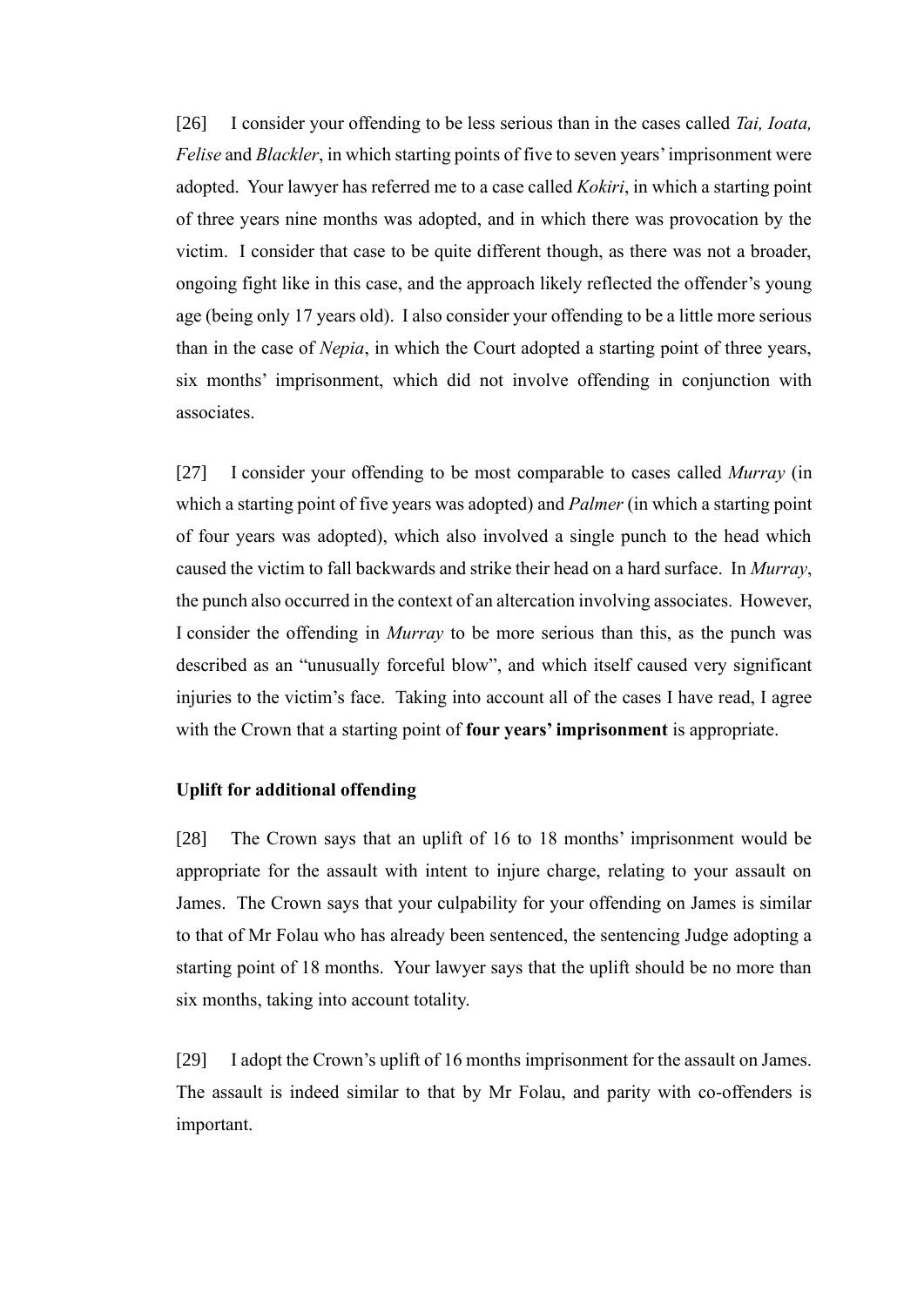[30] However I also need to assess whether the resulting starting point of five years and four months' imprisonment ought to be reduced for totality. A totality adjustment is not automatic.<sup>19</sup> Standing back, I consider there ought to be an adjustment for totality, but a relatively modest one. Your assault on James was gratuitous. It occurred when you were already clearly "fired up" having just punched Liufau. There is no suggestion in the summary of facts or the CCTV footage that you were in any danger from James. I accordingly make an adjustment for totality of four months, bringing the adjusted starting point to **five years' imprisonment**.

## *Personal circumstances*

[31] I turn now to whether there should be any increase or decrease to this to reflect matters personal to you, Mr Havili.

[32] You have some prior convictions for assault, but these occurred some time ago now. The Crown does not suggest an uplift for these matters. Your most recent conviction, other than for the present offending, was in 2013, so some eight years prior to your current offending. I do not know the detailed facts of those assaults but from the sentences imposed (the most serious being nine months' supervision, together with community work), it seems they were not particularly serious. Given this and that they occurred more than eight years ago, I do not propose an uplift for the previous convictions.

[33] Turning to mitigating personal factors, your lawyers seek a global discount of at least 20 percent to recognise your deprived upbringing, rehabilitative prospects and remorse.

[34] I turn first to consider your upbringing, which is set out in a cultural report prepared on your behalf, which is detailed and helpful. The key points arising from that report are that:

(a) You are now 30 years old and proudly identify as Tongan.

<sup>19</sup> *Ashcroft v R* [2014] NZCA 551 at [32].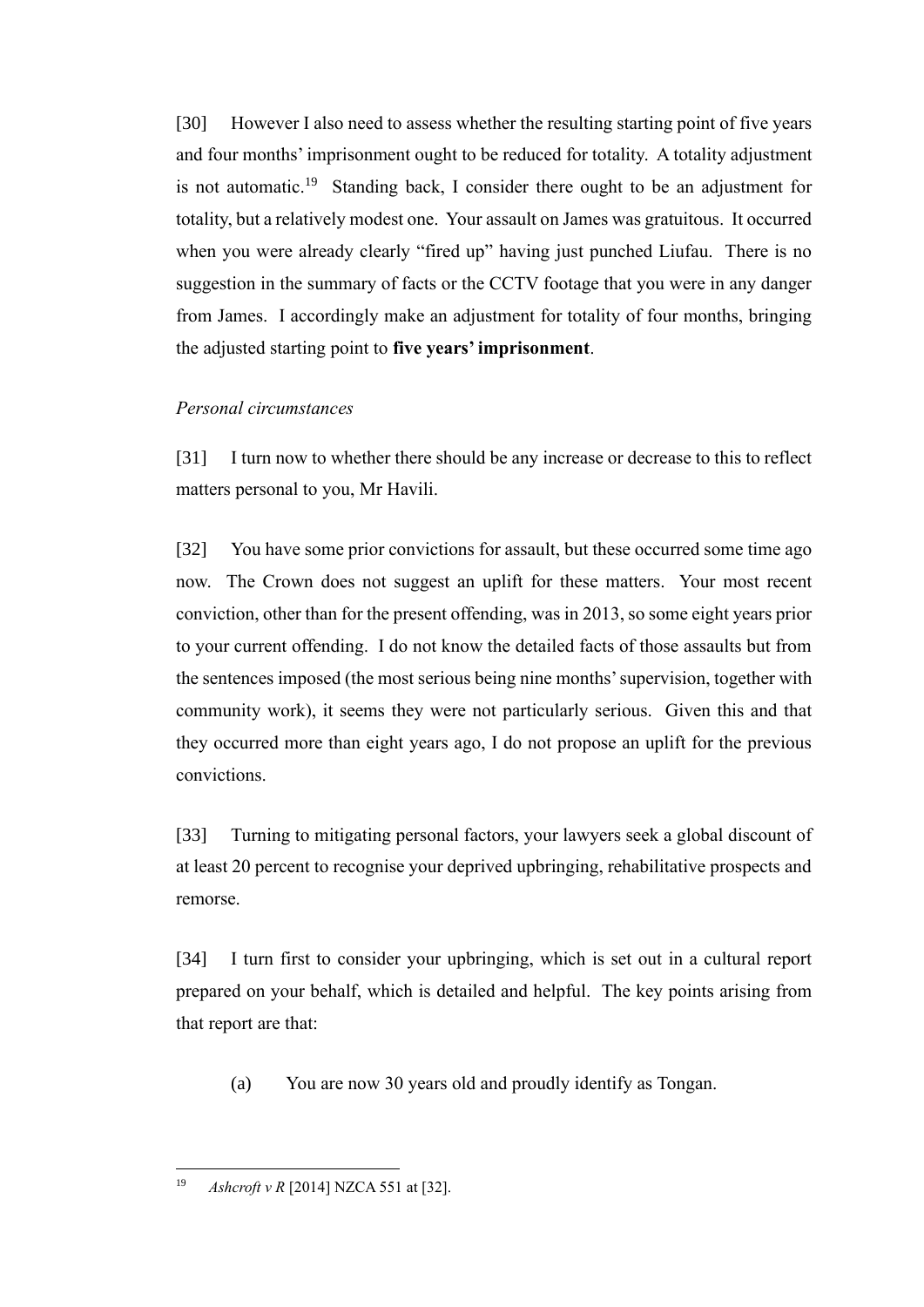- (b) Your parents were deported from New Zealand as overstayers when you were aged one. This was a source of deep shame for your family. You suffered very significant deprivation, material hardship and housing instability in Tonga, and again when you returned to New Zealand aged 15 with your siblings. You spent three years separated from your parents.
- (c) You grew up with a culture of violence in the home. You suffered physical and emotional abuse, and witnessed such abuse being meted out to others in your family. You felt a lot of fear and anger about this. You also suffered a near-fatal attack from a neighbour when you were a teenager and were hospitalised for six months as a result.
- (d) You were bullied at school. You experienced shame for not being able to speak English, as well as low self-esteem and depression. You left school without any qualifications.
- (e) You started drinking alcohol at 15. You describe a rapid escalation of violence and drinking during your mid-20s. You exhibit symptoms of dependence on alcohol. You have given up alcohol at times, but had relapsed to drinking four months prior to your offending.

[35] Similar points are made in the Department of Corrections "Provision of Advice to Court", or "PAC", Report prepared for the Court in advance of sentencing. The report writer refers to problematic alcohol use, a propensity for violence and peer influence as directly contributing to your offending, but also that childhood trauma, leading to anger management issues, is also an underlying cause.

[36] I accept that there is a causal link between the deprivation and violence that characterised your upbringing, and your offending.<sup>20</sup> In my view, a discount of 15 percent is appropriate to recognise these factors.

<sup>20</sup> *Carr v R* [2020] NZCA 357 at [65].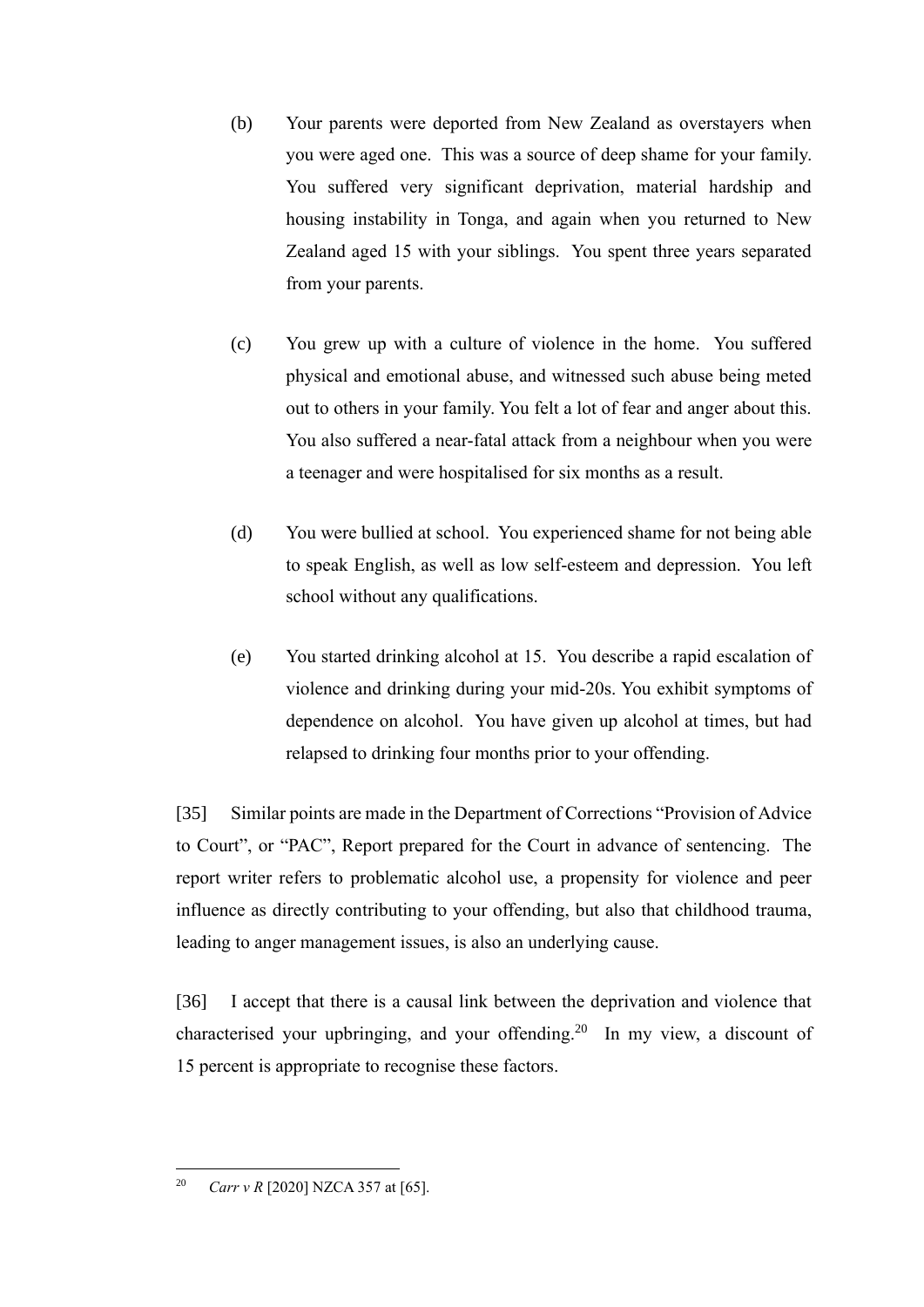[37] Turning now to your rehabilitative prospects, what is clear from the materials I have read, Mr Havili, is that you do have an anger management problem, which is seriously aggravated by alcohol. Since the offending you have attended counselling for alcohol abuse through the Community Alcohol and Drug Services, and have also completed a 20 week "Man Alive" anti-violence programme. You have been abstinent from alcohol since May last year.

[38] Mr Havili, your rehabilitation will very largely depend on you not drinking. It is as simple as that. It also seems clear that you will need targeted counselling to address some of the more deep-seated issues that arise from your childhood. But I accept that you are genuinely motivated to rehabilitate, and you have good support around you to help you to do so, both from your wife, who has been your partner since you were much younger, your siblings and your church.

[39] I have also received and read letters in support from your friends and family. The general theme is that you are a caring man who helps and supports others, and takes good care of his immediate family. There have clearly been two sides to you Mr Havili, the caring, helpful man described in these letters, and the angry, drunk and violent man which led to your offending. Again, stopping drinking will be key to ensuring that going forward, the community sees only the first version of you, and not the second.

[40] I also accept that you are genuinely remorseful. You have written a letter to the Vake family, in which you express your apologies and deep regret, and take full responsibility for your actions. You were willing to engage in restorative justice, but that was ultimately not recommended by the service provider. Similar sentiments of your remorse are echoed in the PAC report and the cultural report.

[41] I consider a further discount of five percent is appropriate to reflect *both* your rehabilitative prospects and remorse.

[42] I turn now to consider your guilty pleas. The Crown accepts that a full discount of 25 percent is appropriate.<sup>21</sup> You confirmed to the Court your intention to plead

<sup>21</sup> *Hessell v R* [2010] NZSC 135, [2011] 1 NZLR 607 at [75].